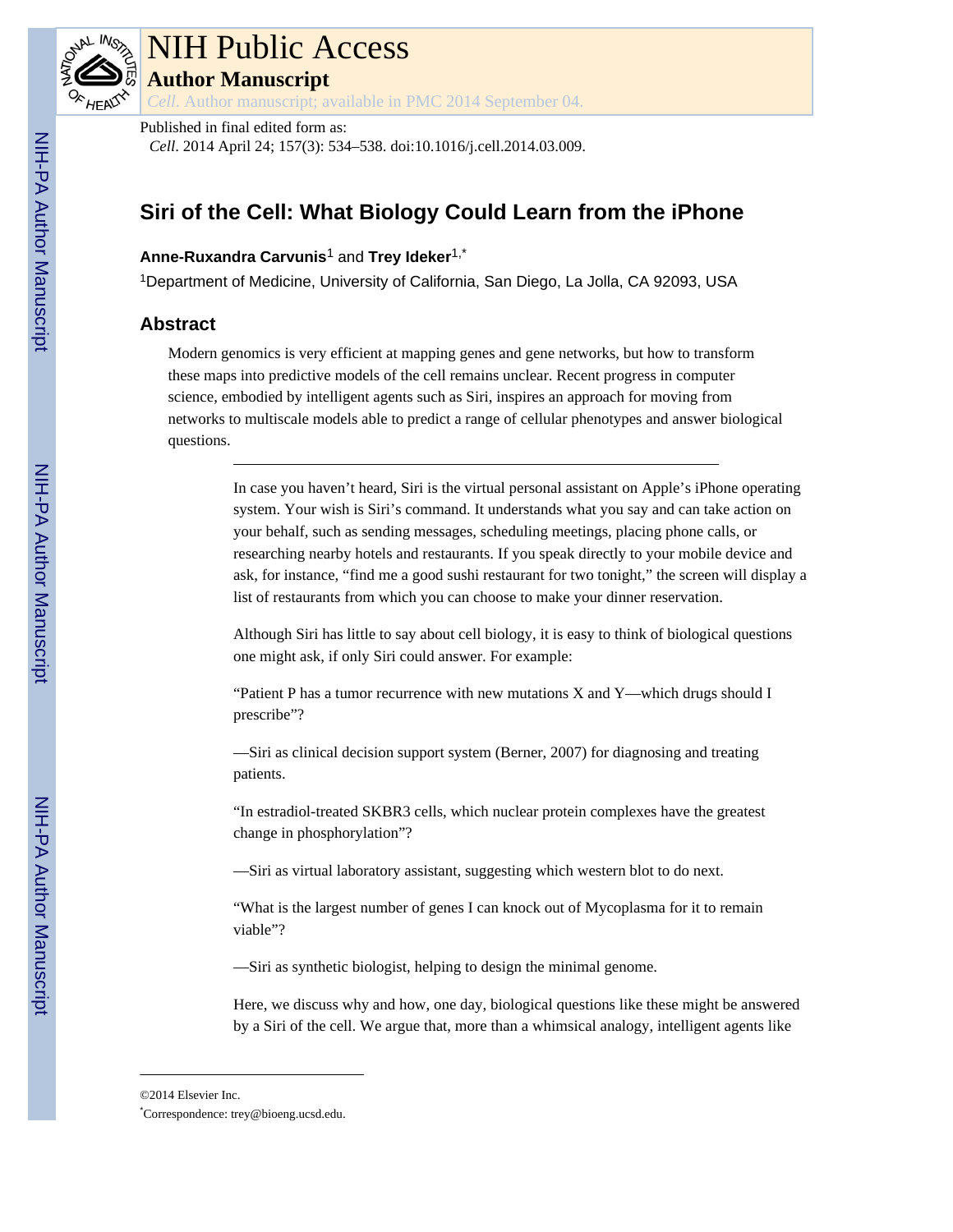Siri inspire new directions for modeling cellular phenotypes and answering biological questions.

#### **A Progression of Cellular Models**

Like any model of the world, our view of the cell is inescapably bound by the time and place in which we live. Cells were discovered during the Renaissance directly following the invention of the microscope and were initially depicted as tiny walled rooms analogous to monk's quarters, hence the name "cells" (Hooke, 1665). Later, scientists of the Industrial Age imagined cells as mechanical devices akin to engines, boats, and bridges (Thompson, 1917), leading to the development of the field of biomechanics (Fung, 1993). Other schools have fashioned the cell in a variety of forms, from bags of enzymes (Mathews, 1993), to metabolic channels (Reddy et al., 1977), to feedback circuits (Monod et al., 1963), to complex systems (Kauffman, 1993), to gels (Pollack, 2001), to self-modifying programs in software (Bray, 2009).

A model that has pervaded cell biology for the past 15 years is the so-called "network" view (Figure 1A), which has bloomed in parallel with the emergence of manmade networks such as the Internet and Facebook. This view treats cells as containers for vast networks of "nodes" (genes, gene products, metabolites, or other biomolecules) connected by "links" (physical interactions or functional associations) (Barabási and Oltvai, 2004). Network representations of the cell flow directly from the ability to characterize not only genes and proteins in isolation but also their functional similarities and physical binding partners—a major outcome of transcriptomics and proteomics approaches. Analysis of network information, whether biological or manmade, is an active field leading to algorithms that detect nodes with strategic positions within a network (Barabási and Oltvai, 2004) or that partition tightly interconnected groups of nodes to identify modular structures (Fortunato, 2010).

#### **Why It Is Time to Move beyond Networks to Hierarchies**

Although incredibly influential, the network is probably not the ultimate representation of a cell for two reasons. First, network diagrams do not visually resemble the contents of cells. Nowhere in the cell do we observe actual wires running between genes and proteins, unlike for the Internet, which is truly a network of wires among processing units. Rather, the cell involves a multiscale hierarchy of components that is not readily captured by basic network representations. For example, the proteasome has been mapped extensively to identify its key genes and interactions, but the network visualization of these data (Figure 1A) is very different from the proteasome's spatial appearance (Figure 1B). The interactions making up the proteasome factor into a regulatory particle and a core, which, in turn, factor into a base and a lid, and an  $\alpha$  and  $\beta$  subunit, respectively (Figure 1C). This hierarchical structure is obscured by the network visualization of pairwise relationships between gene products.

Second, many of the molecular networks published to date are descriptive maps of physical or functional connectivity rather than predictive models. For example, technologies such as yeast two hybrid, protein affinity purification, and chromatin immunoprecipitation are often used to define and draw large networks of protein-protein and protein-DNA interactions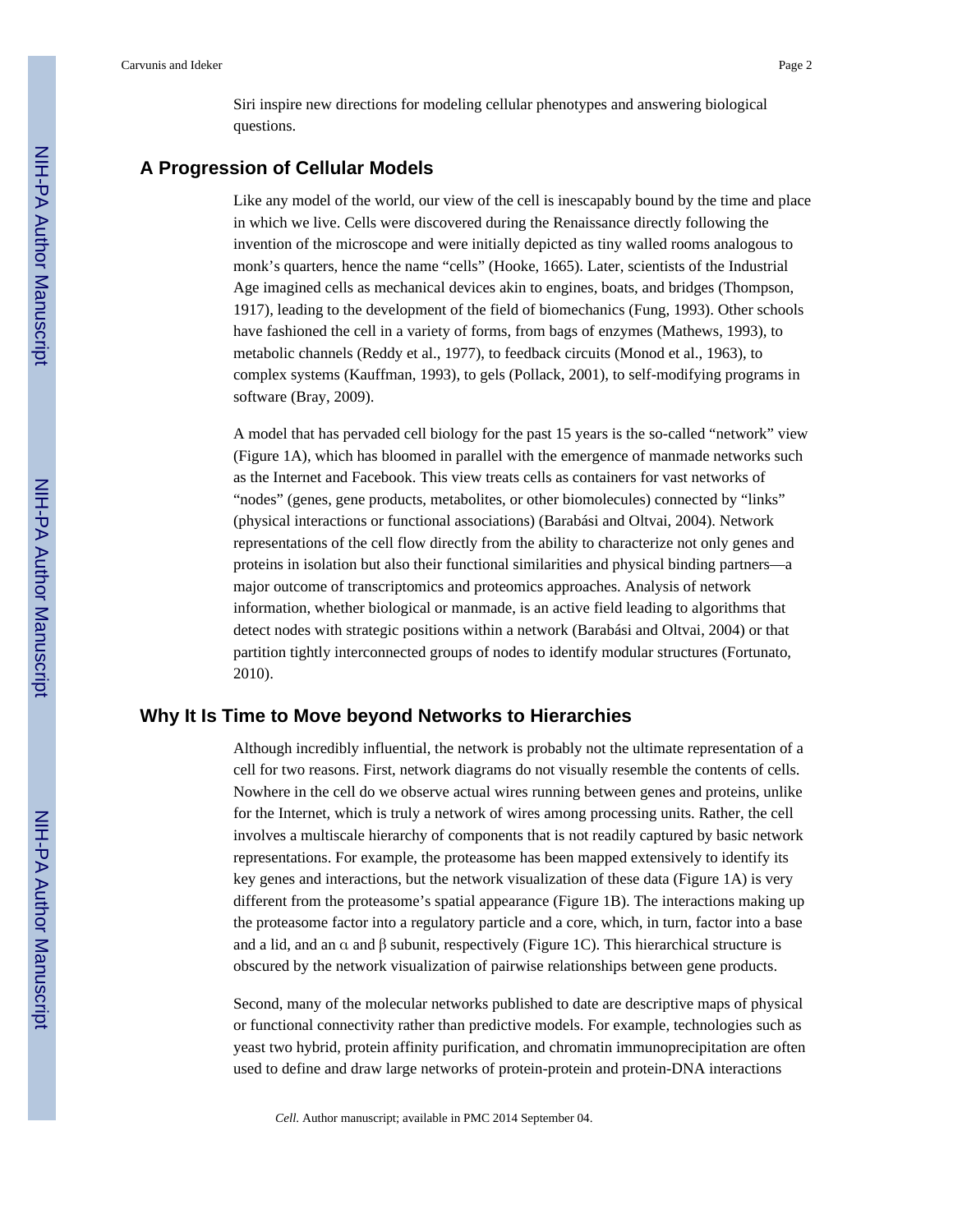Carvunis and Ideker Page 3

(Chuang et al., 2010), but these static maps do not, by themselves, predict cell behavior. Although the field of systems biology has inferred networks capable of predicting gene function or phenotypic responses (reviewed in Koller and Friedman [2009] and Walhout et al. [2013]), these efforts have tended to focus on a specific class of predictions, i.e., gene expression level or cell growth rate. Assembling a model of the cell that would predict a range of phenotypes, rather than only one type of outcome, requires understanding how cellular phenotypes are interrelated with each other. Here, again, a hierarchy comes into play because cellular organization involves a multiscale hierarchy not only in structure but also in function. For example, the proteasome is a central component of ubiquitin-mediated protein degradation, which, depending on an intricate set of inputs and rules, can result in cellular homeostasis, differentiation, death, and other fates. This multiscale hierarchy of processes is, again, simply not exposed by a standard pairwise network representation.

The most direct representations of data are not always the most desirable for meaningful interpretation of those data. In X-ray crystallography, the most direct representations of Xray diffraction patterns are 2D images (McPherson, 2009). However, when many such images are integrated and analyzed, exquisite 3D structural models of proteins emerge, which, in turn, enable accurate predictions of protein dynamics and function. Similarly, from many molecular measurements and interaction data sets, the higher-order structure and function of the cell might emerge if only we could figure out how to assemble these images properly.

# **Capturing Hierarchy with Ontologies**

To capture hierarchical organization, a particularly promising direction in computer science has been the development of the ontology, a model that divides its object into a set of fundamental entities and relationships among those entities (Gruber, 1995). Ontologies arise from a branch of philosophy known as metaphysics, which is concerned with the nature of what exists and the categories into which the world's objects naturally fall. Ontologies build upon and extend network models in two key ways: "entities" refer not only to elemental objects but also to any meaningful grouping of objects, and "relationships" refer not only to direct connections but also to nested structures, such as one entity being a part or type of another. Thus, ontologies explicitly allow for a higher-order organization of knowledge, missing from raw networks. They have been key for building powerful knowledge representation and reasoning systems in many domains (Brachman and Levesque, 2004), including biomedicine (Robinson and Bauer, 2011).

Ontologies have become influential in cell biology through the development of the Gene Ontology (GO) (Ashburner et al., 2000). GO is a major resource of knowledge about genes, gene products, and the hierarchy of cellular components, molecular functions, and biological processes in which they participate. Entities in GO (called GO terms) are hierarchical groupings of other entities. For example, the biological process of "DNA replication elongation" is a type of "DNA strand elongation" and is a part of the more general process of "DNA replication" (Figure 2A). The GO resource is presently very large, with nearly 35,000 GO terms connected by 65,000 hierarchical term-term relations, describing more than 80 different species. The impact of GO is hard to overstate—just try to think of a single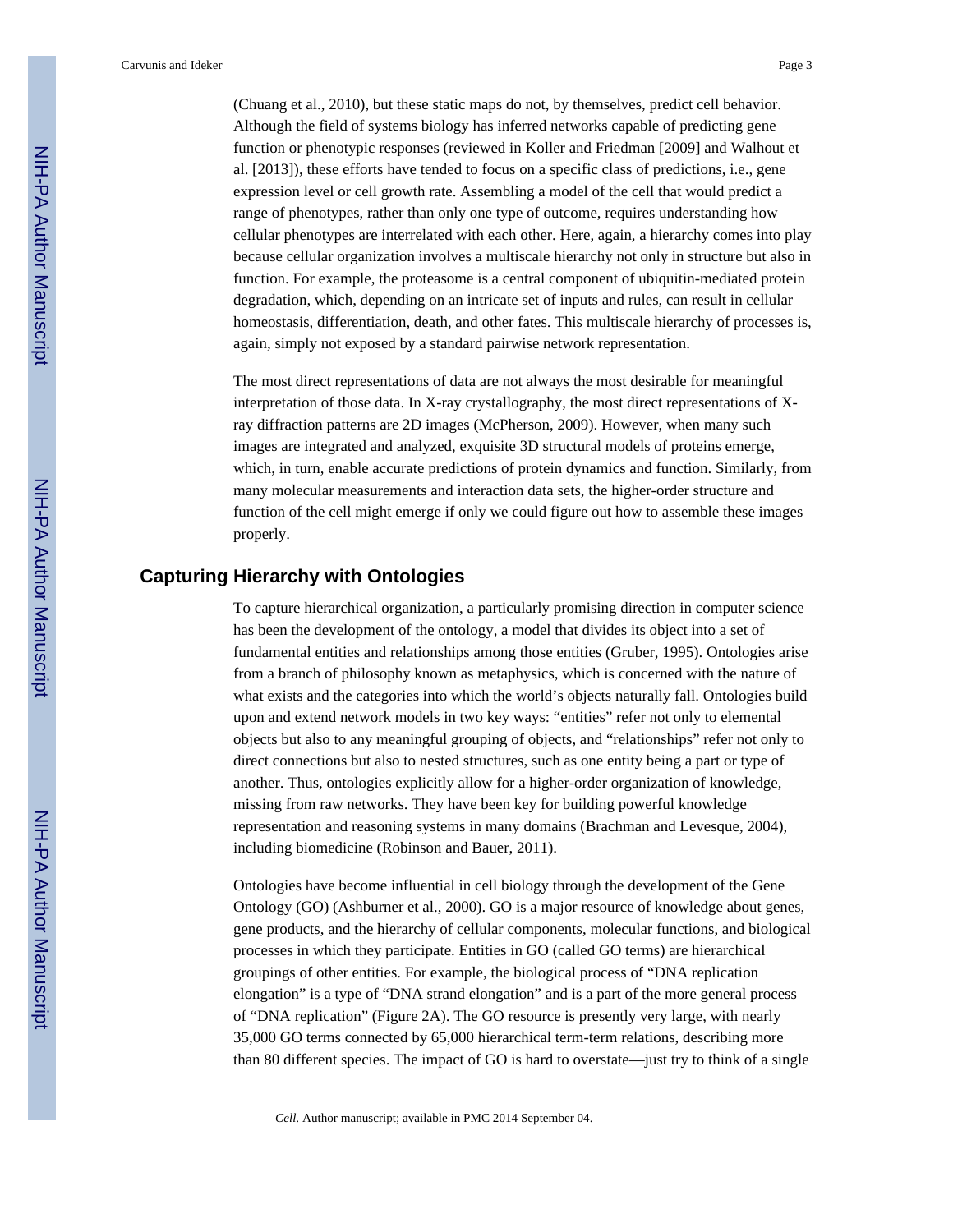modern "omics" analysis that does not use GO to validate a novel data set or approach or to generate new mechanistic hypotheses. In a sense, GO is the most universal, and universally accepted, model of a cell that we currently have.

One limitation of GO lies in the fact that the ontology structure is constructed by a diverse team of scientists according to their best abilities to curate the published scientific literature. Thus, GO inevitably favors biological entities that have been well studied and misses the large proportion of cell biology that is not yet known or has not yet been curated. As the amount of cell biological literature increases, curating the ontology structure has become a painstaking effort that is proving difficult to scale up (Alterovitz et al., 2010). To address these challenges, we recently investigated whether gene ontologies could be inferred computationally, directly from systematic molecular interaction networks (Dutkowski et al., 2013). In this study, a large fraction of the GO hierarchy was recapitulated de novo directly from network data gathered in budding yeast. For example, the pairwise interaction network for genes and gene products encoding the proteasome (Figure 1A) was transformed to infer the hierarchical structure of proteasomal components to a high degree of accuracy (Figure 1C). In addition, several hundred cellular entities were identified from the data that had not yet been cataloged in GO, pointing to molecular machinery that is novel or has not yet been curated. Data-driven ontologies circumvent some of the problems inherent to human construction in that they provide a systematic view of the cell that is directly reducible to a controlled set of experimental measurements.

## **An Ontology that Is Dynamic and Predictive**

Whether based on expert knowledge or inferred from data, gene ontologies enable representing and reasoning on the structural relationships among biological entities (Myhre et al., 2006; Robinson and Bauer, 2011). However, current gene ontologies are static; they lack any native capacity to capture dynamic biological states or make phenotypic predictions. However, because gene ontologies inherently represent multiscale hierarchy in cellular organization, they provide in theory an ideal substrate for building models that predict a range of cellular responses and phenotypes.

In this respect, Siri provides an excellent example of what a predictive, or "executable," ontology looks like, supported by recent progress in Artificial Intelligence (AI). At Siri's core is a series of ontologies containing knowledge that concerns Siri—answers to questions one would usually ask an iPhone (Guzzoni et al., 2006) (Figure 2B). These ontologies cover knowledge on geography and travel, food and recreation, time and scheduling, and so on. For instance, Siri uses an ontology for event planning that treats both meals and movies as types of events, where meals involve a restaurant and a restaurant consists of components such as a name, address, and style of food (Figure 2B). Many artificially intelligent agents other than Siri are also based on ontologies or related structures for knowledge representation and reasoning (Brachman and Levesque, 2004). For instance, IBM's Watson computer that famously won at *Jeopardy!* in 2011 or Adam the Robot Scientist that successfully characterized new enzymes in yeast (King et al., 2009), both relied profoundly on ontologies for knowledge representation. In many ways, such ontologies are similar in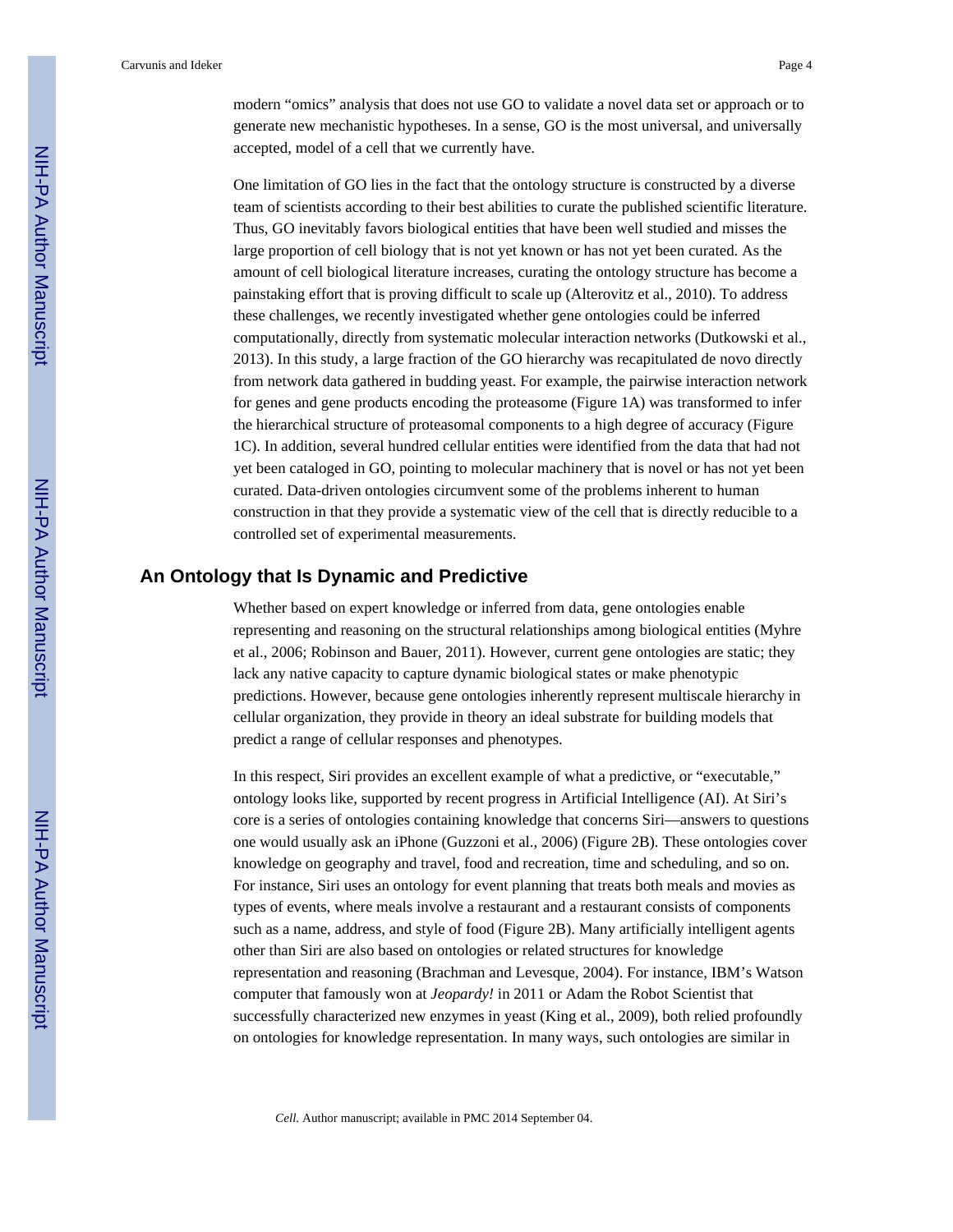Unlike gene ontologies, which are essentially descriptive, Siri's ontologies are coupled with dynamic reasoning systems that render them active: "Whereas a conventional ontology is a formal representation of domain knowledge with distinct concepts and relations among concepts, an Active Ontology is a processing formalism where distinct processing elements are arranged according to ontology notions; it is an execution environment" (Guzzoni et al., 2006). These active ontologies not only encode entities and relations, but entities are associated with states and relations are associated with rule sets that perform actions within and among entities. Through a bottom-up execution, input states are incrementally propagated up the hierarchy to impact higher-level entities, whose states are output as the answer to the initial question—the best prediction based on the inputs.

For example, if you ask Siri to "find a good sushi restaurant for two tonight," this query is translated by setting the states of several entities: style is set to "sushi," address to the user's current location, party size to the value "2," and event date to today's date (Figure 2B). These values are propagated through the ontology to generate a list of restaurants, which becomes the state of the event entity. This event result can then be provided to the user or included in further computations. It is precisely because the system can propagate such information, guided by structural and functional relationships between entities, that we consider Siri a muse for cellular modeling.

## **Toward a Siri of the Cell**

How the ontologies within Siri are used to answer questions is very different from how GO is used today in bioinformatics. Typically, GO terms are associated with a set of genes (annotations), but not with dynamic states; the relationships between GO terms are not associated with rule sets that perform actions, at least beyond propagation of gene set annotations. Nonetheless, given the similarity of GO to Siri and other AI agents (Figures 2A and 2B), we propose that it might be possible to assemble an intelligent system for cell biology according to the following general guidelines. Clearly, these guidelines are merely suggestive and will require much research to determine their feasibility and best implementations.

First, the structure of such an ontology could be directly assembled from GO or algorithmically inferred directly from systematic data sets (Figure 2C). Based on our experience in building data-driven ontologies, we suspect that a good first draft of this ontology structure might be achieved by clustering genome-wide data incorporating protein interactions, conditional gene expression, coevolution, and known phenotypic impact of genetic manipulations such as deletions or knockdowns. Given an ontology structure that reflects a hierarchical organization of the cell, a next step would be to associate each entity with a state. A state would naturally correspond to the phenotype or collection of phenotypes that most directly describe the entity, with all phenotypes being directly measurable in the laboratory. Entities near the top of the hierarchy would be associated with whole-cell phenotypes such as growth or differentiation. Lower-level entities would correspond to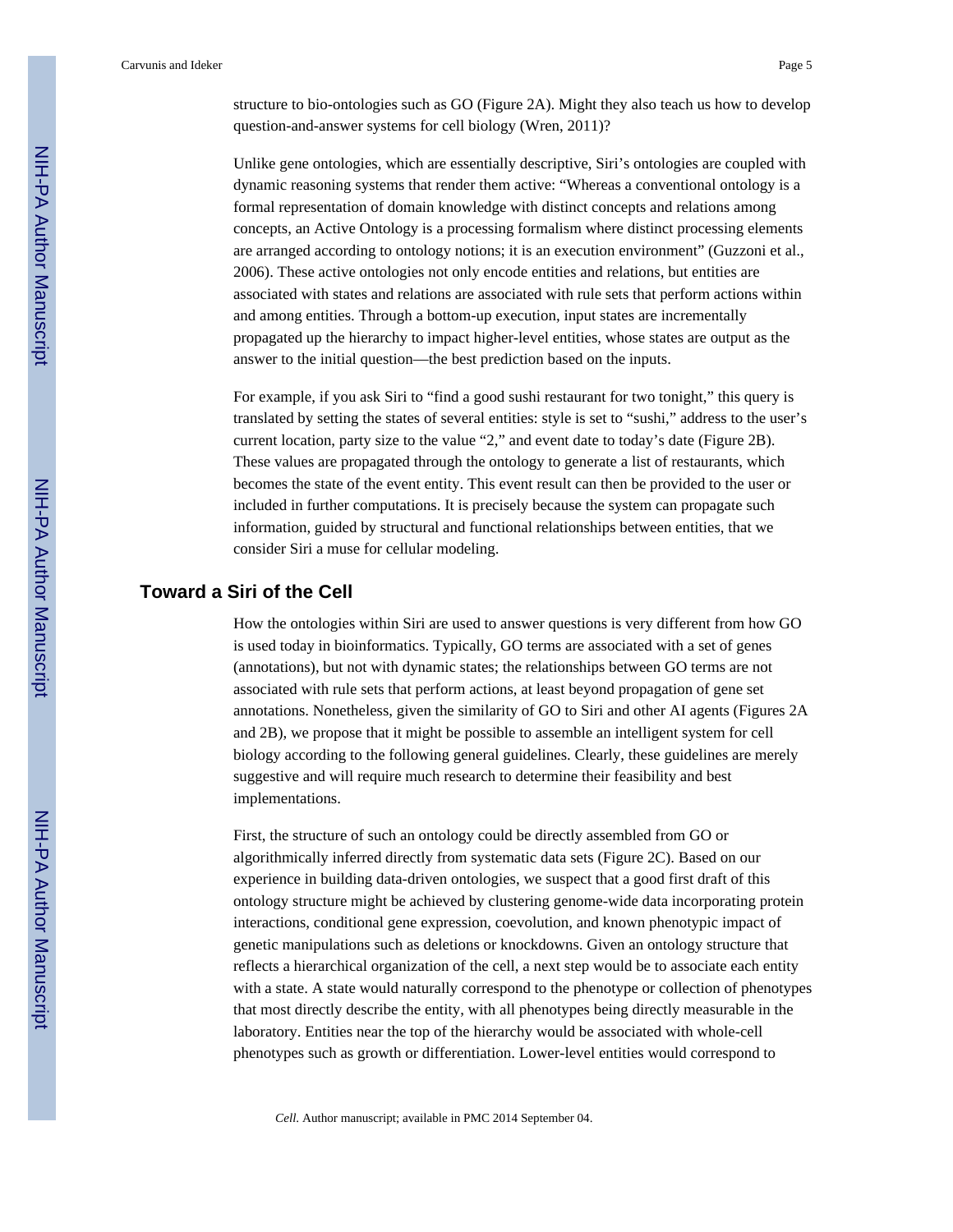phenotypes that are increasingly molecular and concern the action of fewer and fewer genes. High-level phenotypes, low-level phenotypes, and perhaps even genotypes would become interrelated in the continuum of a multiscale hierarchical model of the cell. An important consideration is how to achieve an appropriate mapping between entities and phenotypes. This might involve pruning the ontology of entities for which one cannot conceive of an experimental measurement of state.

Another challenge will be to determine how to dynamically compute the state of each entity based on the states of its neighbors. For example, the state of "DNA replication elongation" would be computed from information about the elongation of both the leading and the lagging strand (Figure 2A), but the underlying mathematical function could take many forms, including logic gates, probabilistic functions, or polynomial or logistic equations. How to determine the specific parameters of these functions, regardless of what form they take, is also unclear. This step could happen by statistical association from many inputoutput examples using machine learning methods, by including externally generated biological knowledge specific to each entity, or by manual curation from literature.

#### **Siri of the Cell: Hopes and Limitations**

Recent applications of AI to the life sciences have already laid some of the groundwork for this vision. In particular, question-answering systems for biology and medicine are already starting to emerge. These include *Inquire Biology*, a project to create an iPad app to enable students to query biology textbooks (Spaulding et al., 2011), or the *LODQA Project* (*Linked Open Data Question Answering*), which attempts to convert natural language questions about disease genes to complex queries directed at databases (Cohen and Kim, 2013). It is quite conceivable that expanding such tools with an active ontology representation of the cell may take us beyond knowledge retrieval and open the door to novel biological predictions.

One way Siri of the cell might be executed is shown in Figure 2C. A first step translates a cell biological question, asked in natural language, to the corresponding input/output relationship implied by the speaker. For example, a question such as "What is the impact on cell growth of knockdown of DNA polymerase epsilon?" might be interpreted to recognize that the input is decreased expression of the gene encoding DNA polymerase epsilon (Polε), and the desired output concerns cell growth. The second step is to map the inputs and outputs to entities in the ontology and to set the state of the input entities accordingly. In our example, Polε is a component of the entity "DNA leading strand elongation"; therefore, the state of this entity would be set to reflect the decreased expression of Polε. In a third step, the ontology is executed to update all of its states, and the phenotypic prediction of interest is read from the state of the output entity(ies). Here, the perturbation of Polε expression would propagate upward in the ontology to impact higher-order entities such as "DNA replication" and "DNA metabolism." Ultimately, the state of the entity corresponding to cell growth would be updated, and a prediction would be made. The validity of this prediction could then be experimentally tested. Beyond this example, one can envision how the suggested implementation of Siri of the cell might accommodate a wide range of queries (Wren, 2011).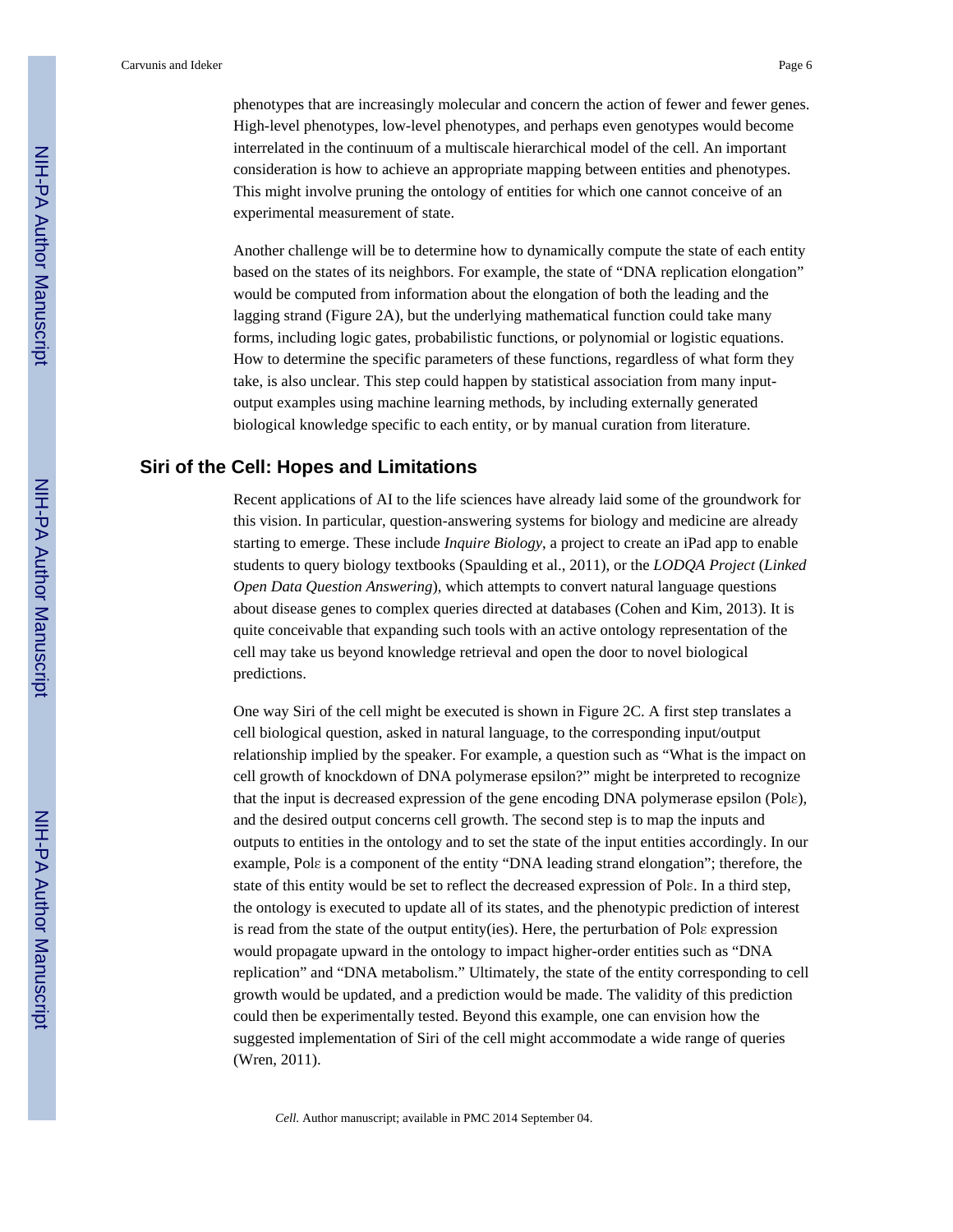The ontology is a very general framework, but whether it can capture the full extent of biological complexity remains to be seen. Certain environmental conditions that do not readily correspond to ontology inputs or outputs may prove difficult to represent. How to combine or extrapolate cell models to the scale of an organism (such as a human patient) is a challenge that must be eventually met. Moreover, because the entities and entity relations of an ontology are typically fixed, such a model is incompatible with evolution, which depends on plasticity in biological structure.

Nonetheless, even if a predictive ontology eventually fails as the ultimate model of a cell, we anticipate that such a system could still perform well at answering general biological questions and predicting cellular phenotypes. This duality between predictive capacity and accurate representation of reality is a major issue for all AI agents. AI has not fully elucidated the human mind, but it certainly has led to many intelligent predictions and agents like Siri. Can such agents ever capture the inner workings of the mind or, for that matter, of a cell? Perhaps. Can they help us find a good sushi restaurant for two tonight? Absolutely.

### **Acknowledgments**

We gratefully acknowledge Janusz Dutkowski, Michael Yu, Michael Kramer, Hannah Carter, Salvatore Loguercio, Benjamin Good, Bing Ren, Andrew Su, Gary Siuzdak, Benjamin Kellman, Heidi Kayser, and our anonymous reviewers for important discussions and comments in preparation for this Essay. This work was supported by the National Institutes of General Medical Sciences grants P41 GM103504 and P50 GM085764.

## **References**

- Alterovitz G, Xiang M, Hill DP, Lomax J, Liu J, Cherkassky M, Dreyfuss J, Mungall C, Harris MA, Dolan ME, et al. Ontology engineering. Nat Biotechnol. 2010; 28:128–130. [PubMed: 20139945]
- Ashburner M, Ball CA, Blake JA, Botstein D, Butler H, Cherry JM, Davis AP, Dolinski K, Dwight SS, Eppig JT, et al. Gene ontology: tool for the unification of biology. Nat Genet. 2000; 25:25–29. [PubMed: 10802651]
- Barabási AL, Oltvai ZN. Network biology: understanding the cell's functional organization. Nat Rev Genet. 2004; 5:101–113. [PubMed: 14735121]
- Berner, ES. Clinical Decision Support Systems: Theory and Practice. 2. New York: Springer; 2007.
- Brachman, RJ.; Levesque, HJ. Knowledge Representation and Reasoning. Amsterdam: Morgan Kaufmann; 2004.
- Bray, D. Wetware: A Computer in Every Living Cell. New Haven: Yale University Press; 2009.
- Cohen, KB.; Kim, J-D. Evaluation of sparql query generation from natural language questions. Proceedings of the Joint Workshop on NLP&LOD and SWAIE; 2013. p. 3-7.
- Chuang HY, Hofree M, Ideker T. A decade of systems biology. Annu Rev Cell Dev Biol. 2010; 26:721–744. [PubMed: 20604711]
- Dutkowski J, Kramer M, Surma MA, Balakrishnan R, Cherry JM, Krogan NJ, Ideker T. A gene ontology inferred from molecular networks. Nat Biotechnol. 2013; 31:38–45. [PubMed: 23242164]
- Fortunato S. Community detection in graphs. Phys Rep. 2010; 486:75–174.
- Fung, YC. Biomechanics: Mechanical Properties of Living Tissues. 2. New York: Springer-Verlag; 1993.
- Gruber TR. Toward principles for the design of ontologies used for knowledge sharing. Int J Hum Comput Stud. 1995; 43:907–928.
- Guzzoni, D.; Baur, C.; Cheyer, A. Active: A unified platform for building intelligent web interaction assistants. 2006 IEEE/WIC/ACM International Conference on Web Intelligence and Intelligent Agent Technology; 2006. p. 417-420.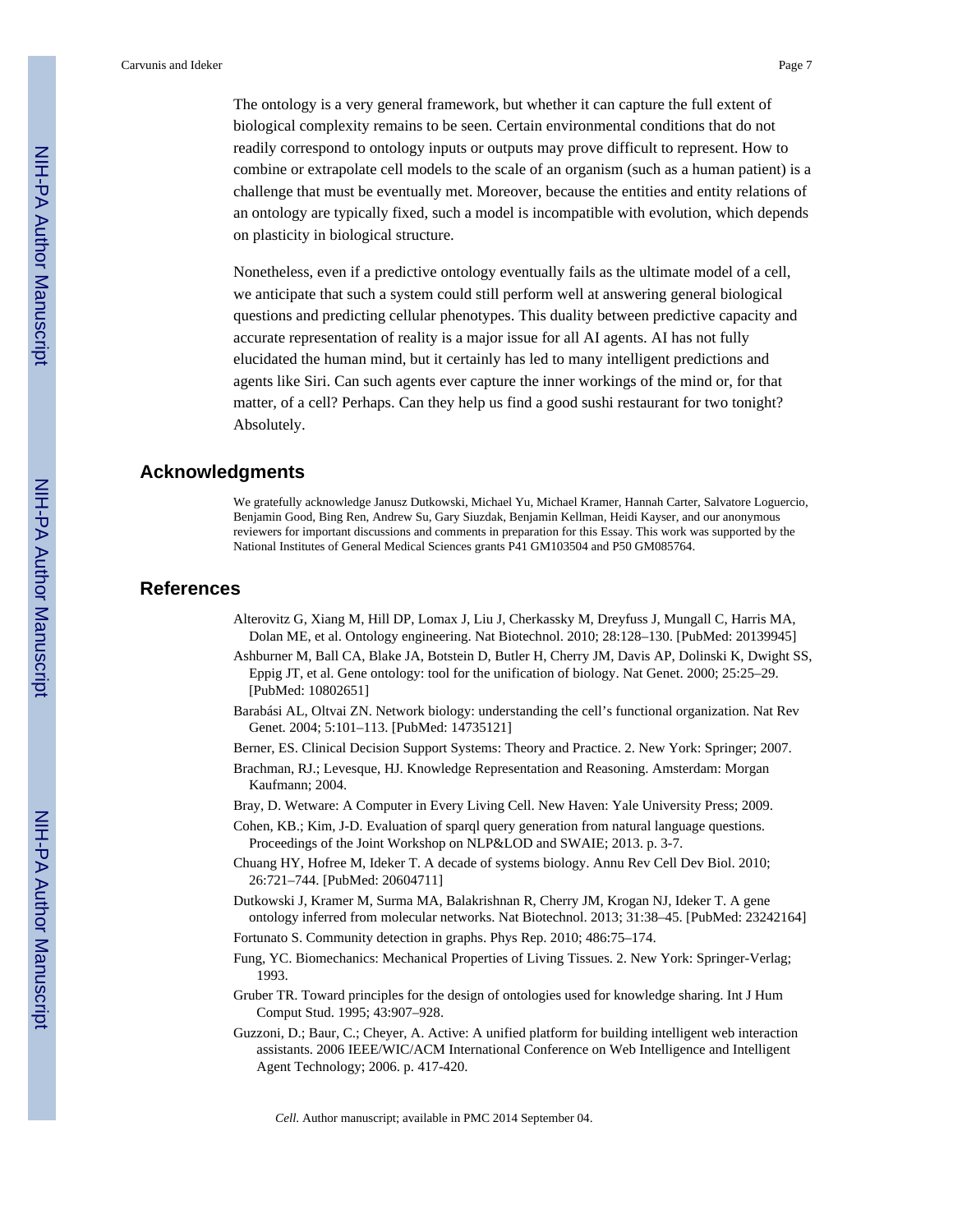- Hooke, R. With Observations and Inquiries Thereupon. London: Printed by J. Martyn and J. Allestry; 1665. Micrographia: Or, Some Physiological Descriptions of Minute Bodies Made by Magnifying Glasses.
- Kauffman, SA. The origins of Order: Self-Organization and Selection in Evolution. New York: Oxford University Press; 1993.
- King RD, Rowland J, Oliver SG, Young M, Aubrey W, Byrne E, Liakata M, Markham M, Pir P, Soldatova LN, et al. The automation of science. Science. 2009; 324:85–89. [PubMed: 19342587]
- Koller, D.; Friedman, N. Probabilistic Graphical Models: Principles and Techniques. Cambridge, MA: MIT Press; 2009.
- Mathews CK. The cell-bag of enzymes or network of channels? J Bacteriol. 1993; 175:6377–6381. [PubMed: 8407814]
- McPherson, A. Introduction to Macromolecular Crystallography. 2. Hoboken, NJ: Wiley-Blackwell; 2009.
- Monod J, Changeux JP, Jacob F. Allosteric proteins and cellular control systems. J Mol Biol. 1963; 6:306–329. [PubMed: 13936070]
- Myhre S, Tveit H, Mollestad T, Laegreid A. Additional gene ontology structure for improved biological reasoning. Bioinformatics. 2006; 22:2020–2027. [PubMed: 16787968]
- Pollack, GH. Cells, Gels and the Engines of Life: A New, Unifying Approach to Cell Function. Seattle, WA: Ebner & Sons; 2001.
- Reddy GP, Singh A, Stafford ME, Mathews CK. Enzyme associations in T4 phage DNA precursor synthesis. Proc Natl Acad Sci USA. 1977; 74:3152–3156. [PubMed: 198773]
- Robinson, PN.; Bauer, S. Introduction to Bio-ontologies. Boca Raton: Taylor & Francis; 2011.
- Spaulding, A.; Overholtzer, A.; Pacheco, J.; Tien, J.; Chaudhri, VK.; Gunning, D.; Clark, P. Inquire for ipad: A biology textbook that answers questions. In: Biswas, G.; Bull, S.; Kay, J.; Mitrovic, A., editors. Artificial Intelligence in Education. New York: Springer; 2011. p. 627-627.
- Thompson, DAW. On Growth and Form. Cambridge: University Press; 1917.
- Walhout, AJM.; Vidal, M.; Dekker, J. Handbook of Systems Biology: Concepts and Insights. 1. London: Waltham Academic Press; 2013.
- Wren JD. Question answering systems in biology and medicine—the time is now. Bioinformatics. 2011; 27:2025–2026. [PubMed: 21672971]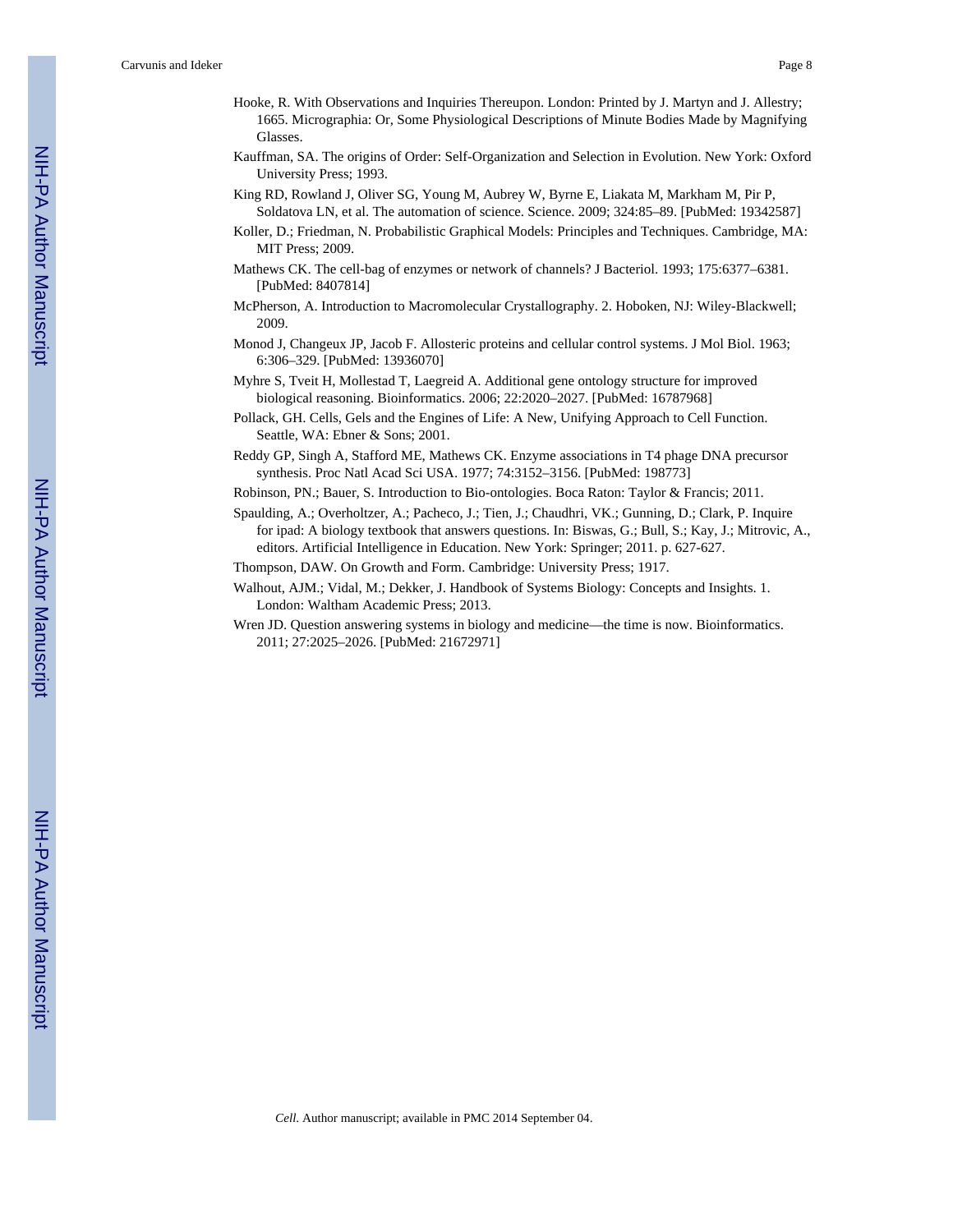

#### **Figure 1. From Networks to Ontologies**

(A) Network representation of three types of molecular interactions among genes/gene products that form the proteasome structure, displayed using a force directed layout in Cytoscape [\(http://www.cytoscape.org\)](http://www.cytoscape.org).

(B) Cartoon representation of the structure of the proteasome (Protein Data Bank entry 4b4t), created by integrating partial crystallographic structures obtained by analysis of 2.4 million images from electron microscopy.

(C) Hierarchical factorization of the proteasome subcomponents as described by NeXO. Across all panels, colors indicate membership to the core complex β subunit (red), core complex α subunit (orange), regulatory particle lid complex (blue), and regulatory particle base complex (purple) according to the GO (A), the Protein Data Bank (B), and NeXO (C). (A) and (C) adapted with permission from Dutkowski et al. (2013). (B) courtesy of David S. Goodsell and the Research Collaboratory for Structural Bioinformatics Protein Data Bank.